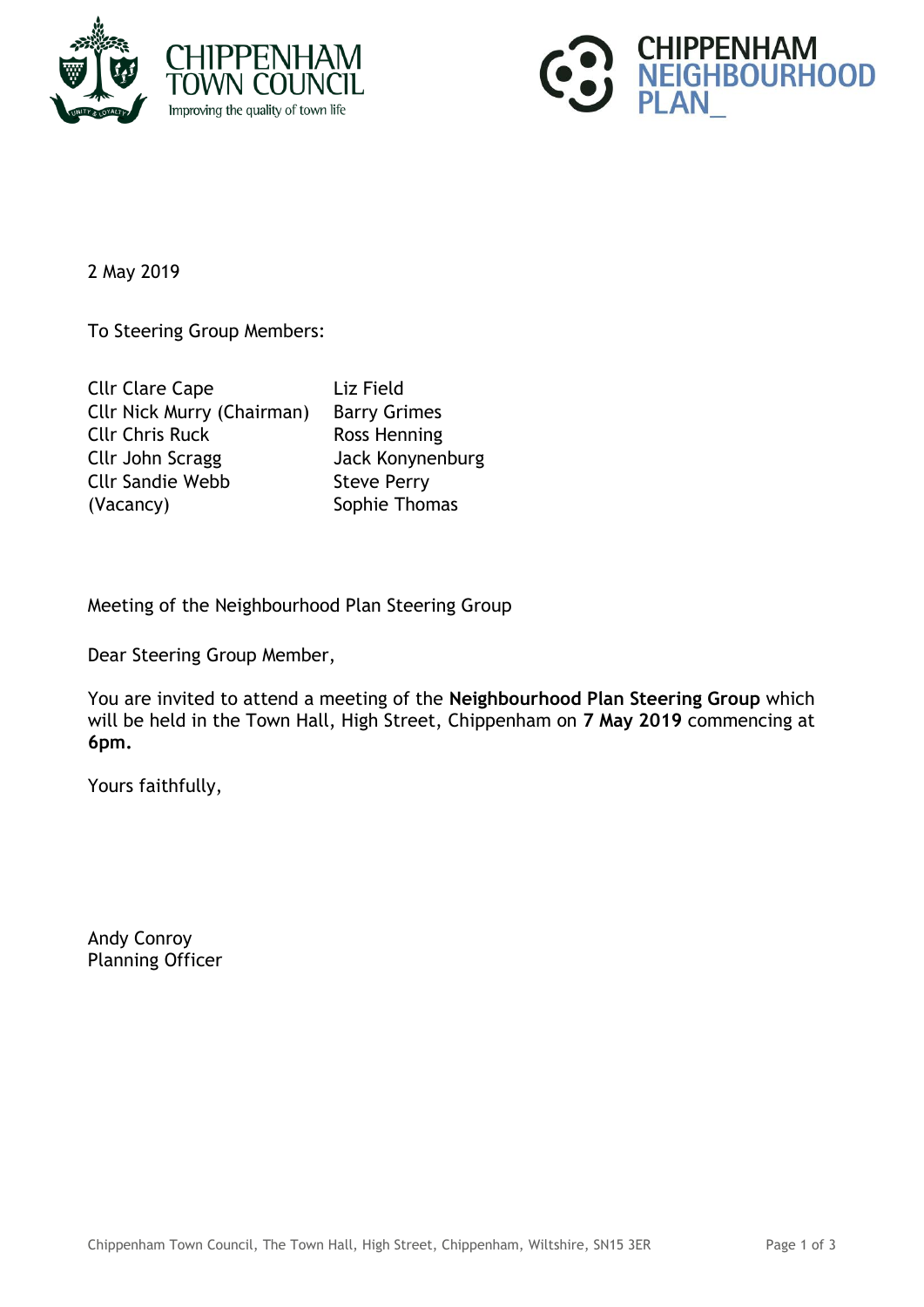## Agenda

Neighbourhood Plan Steering Group Meeting – 7 May 2019, 6pm, Town Hall

| 1.  | <b>APOLOGIES FOR ABSENCE</b>                                                                                                                                                                    |
|-----|-------------------------------------------------------------------------------------------------------------------------------------------------------------------------------------------------|
| 2.  | DECLARATION OF INTEREST                                                                                                                                                                         |
|     | All Members of the Steering Group are reminded to declare any<br>pecuniary or non-pecuniary interests they may have, in accordance<br>with the Town Council's latest approved Code of Conduct.  |
| 3.  | <b>MINUTES</b>                                                                                                                                                                                  |
|     | To approve as a correct record and to sign the draft minutes of the<br>meeting held on Tuesday 2 April 2019 (copy attached).                                                                    |
| 4.  | <b>CHAIRMAN'S ANNOUNCEMENTS</b>                                                                                                                                                                 |
| 5.  | <b>MEETING UPDATES</b>                                                                                                                                                                          |
|     | a) Cllrs Scragg/Cape to brief Steering Group Members on 18 April<br>Chippenham Rail User Group meeting re: Station proposals                                                                    |
|     | b) Chairman/Planning Officer to brief Steering Group on 17 April<br>meeting with Chippenham Without Parish Council<br>representatives                                                           |
| 6.  | PRESENTATION OF FINAL SURVEY RESULTS                                                                                                                                                            |
|     | Planning Officer to present final survey results, noting any significant<br>changes from interim results (copy attached)                                                                        |
| 7.  | <b>DRAFT VISION</b>                                                                                                                                                                             |
|     | To agree, or suggest amendments to, draft Vision created by interim<br>Working Party (copy attached)                                                                                            |
| 8.  | <b>OPTIONS FOR NEXT STEPS</b>                                                                                                                                                                   |
|     | To agree one of two options relating to timetable/next steps as set out<br>in Briefing Note by Planning Consultant, and to agree how to recruit<br>members for Topic sub-groups (copy attached) |
| 9.  | <b>WORKSHOP: OBJECTIVE SETTING FOR VISION</b>                                                                                                                                                   |
|     | Workshop session: Working in pairs, members of Steering Group to<br>create Objectives for Vision, and then present to the Group                                                                 |
| 10. | <b>ITEMS FOR NEXT MEETING</b>                                                                                                                                                                   |
|     | <b>Finalise Vision Objectives</b><br>Review of policy gaps - where can the NP make most difference?<br>Agree strategy for Vision consultation                                                   |